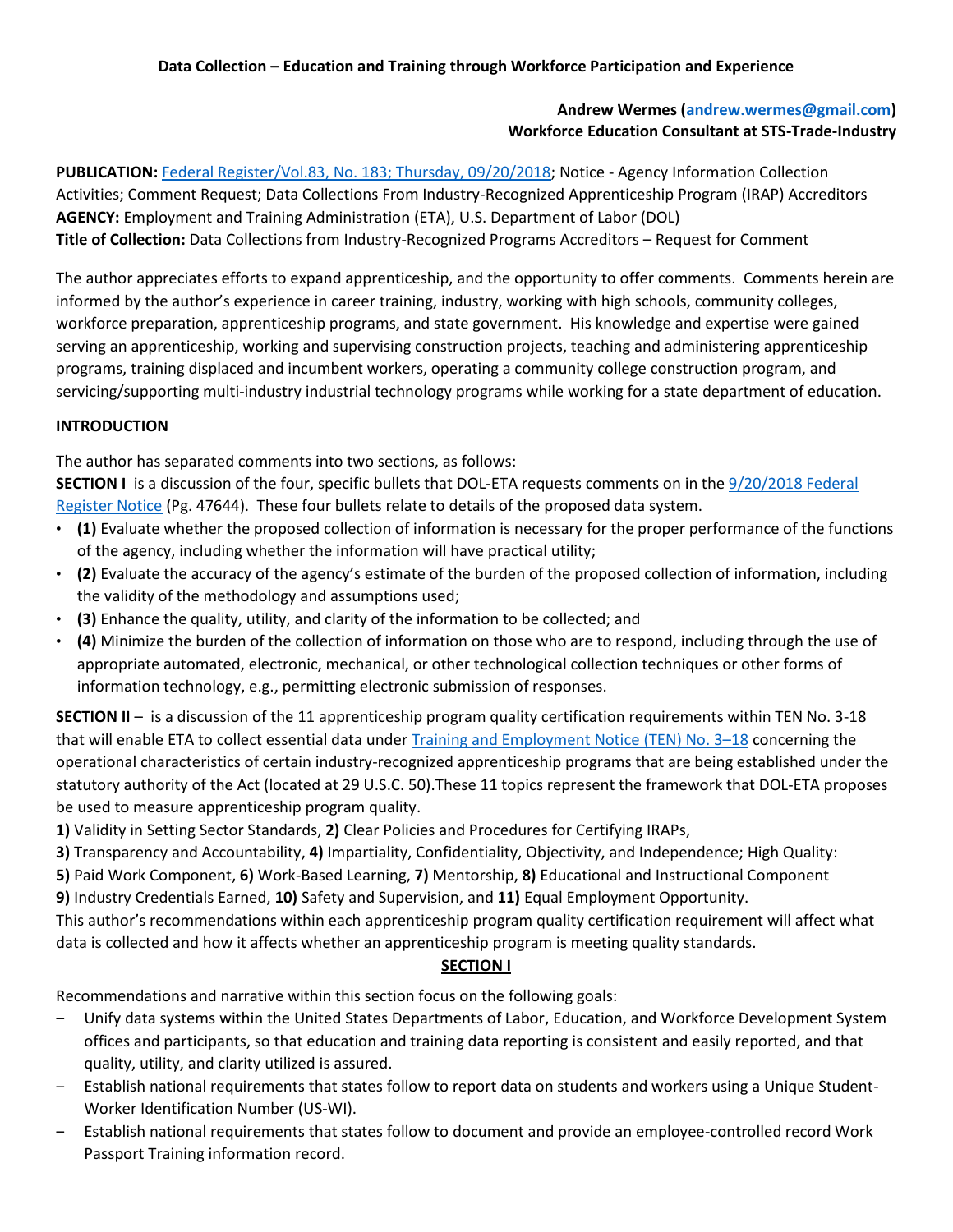• **(1) Evaluate whether the proposed collection of information is necessary for the proper performance of the functions of the agency, including whether the information will have practical utility.** Recommendation

**1a.** Adopt a data system that is capable of collecting/reporting data information from pre-secondary education through postsecondary education and training through to an individual's workforce employment.

- Require all states to operationalize a [Statewide Longitudinal Data System](https://nces.ed.gov/programs/slds/about_SLDS.asp) (SLDS) within three years. (47 states have already received federal grants for SLDS at this point in time).

Comment: In answer to this bullet stated by ETA, this author supports the position that robust collection of information is necessary for the proper performance of the functions of the agency. It's important to recognize that education and

# THE NATION'S CAREER & TECHNICAL EDUCATION (CTE) SYSTEM **An Integration of Academic and Technical Education Career Awareness, Guidance, Exploration, and Training**

Work-based Learning (as applicable to grade level and work attainment)



workforce training have undergone an evolution. This evolution has resulted in a unified Career and Technical Education (CTE) training system that includes both education and workforce training. Silos between academics and workforce training have dissolved over time. As a result, apprenticeship is no longer only a stand-alone training program solution - no workforce development training program should be. Apprenticeship is now a part of secondary and postsecondary CTE, as well as within other programs in the Nation's Workforce Development System. This has changed the way we should utilize data systems to collect

and use data today, and into the future. In order for the data system and data collected to have practical utility, our data system needs to be longitudinally-capable. States need to adopt an SLDS capable of collecting information from education and training experiences throughout the entire CTE system (Figure 1, above), and the Nation's Workforce Development System (Figure 2, following page).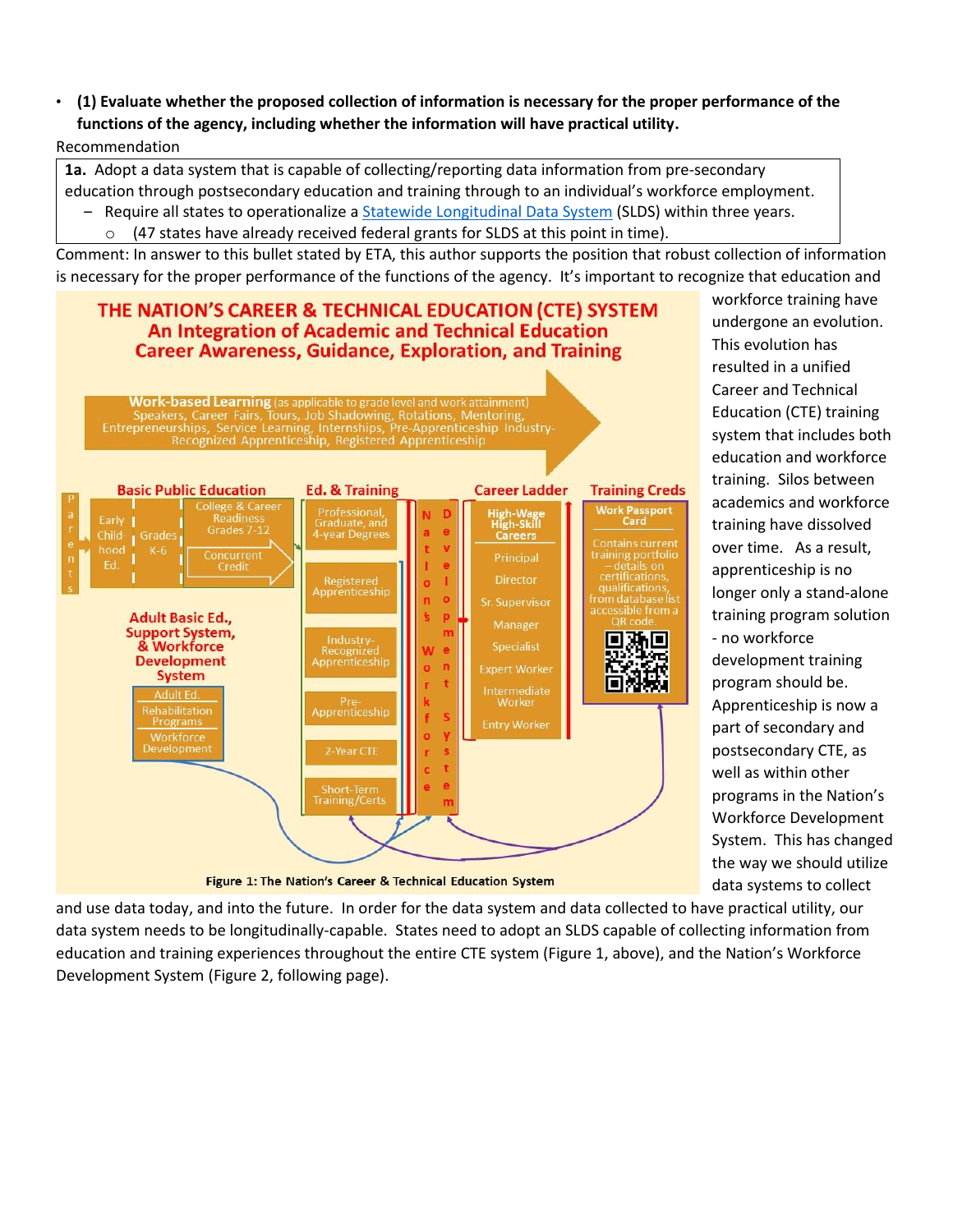# THE NATION'S WORKFORCE DEVELOPMENT SYSTEM A Network of Federal and State Government Agencies, in Partnerships with **Educational Entities, Organizations, Industry, and Resource Providers**



Figure 2 (above) is an updated modification of the Nation's Workforce Development System (Original Image Credit: Henry Ryder; The Noun Project, 2013). It depicts the many agencies involved and numerous training programs that have been established within the national workforce development system. There is a need to evolve from how we currently collect data at the program level, because of changes that have occurred in our education and training system over the years. This author advocates the adoption of one unified, common education-workforce data solution, so our data system will be continuously linked with the programs throughout our national education-workforce system.

y Ryder, The Noun Project 3/8/13

Prior to the 1960's, there was distinct separation (silos) between academic and technical subjects, and between those students who went to college and those students who chose vocational training. Vocational training coursework was narrowly job-specific. Over the last several decades, Vocational Education in the United States has evolved into a Career and Technical Education (CTE) system in response to developments and advancements in technology, specialization, etc., and the demands those changes placed on educating and training the workforce. The result is that academic and technical silos have dissolved. But our data collection and reporting hasn't kept pace with this evolution.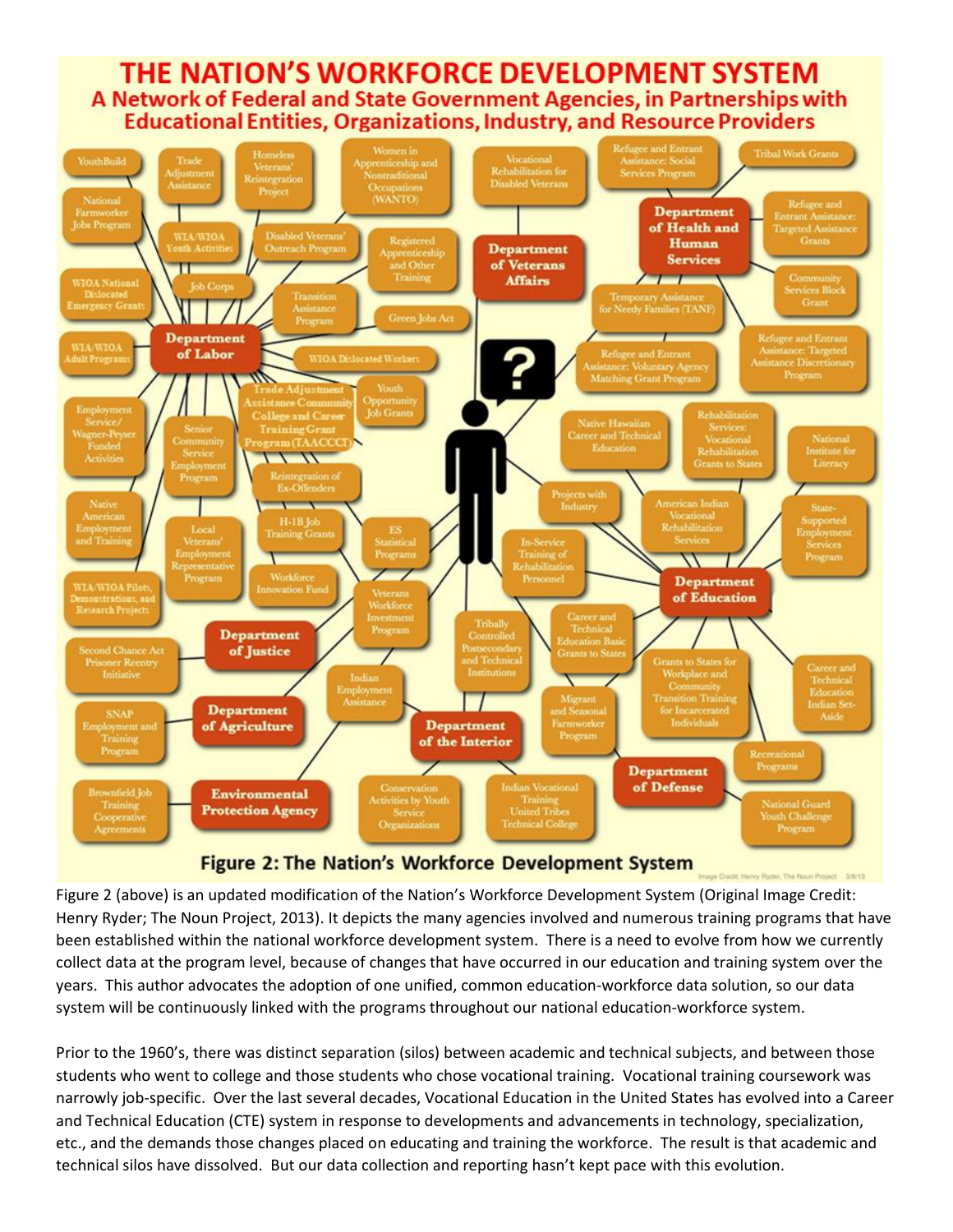Figure 2 (previous page) shows that our career and technical education system includes multiple connections to the range of programs within today's national workforce development system. While comments herein address DOL-ETA's request for comments in the [9/20/2018 Federal Register Notice,](https://www.gpo.gov/fdsys/pkg/FR-2018-09-20/pdf/2018-20436.pdf) the need for participants to be prepared to enter and succeed in all workforce preparation programs is really the same as for apprenticeship. Therefore, a common longitudinal-capable data system makes sense.

# • **(2) Evaluate the accuracy of the agency's estimate of the burden of the proposed collection of information, including the validity of the methodology and assumptions used.**

Recommendation

**2a.** No change to Total Annual Respondents, Estimated Number of Respondents, Frequency, or additional burdens are recommended or anticipated.

Comment: The author accepts the agency's federal estimate as accurate regarding federal burden because public education, CTE data, and other data is already being collected by states, and reported to federal offices as required by ESSA, Perkins, and other education/training requirements. States will continue to perform those general education and CTE data collection functions. All data will be included in a unified, robust, common data collection system.

## • **(3) Enhance the quality, utility, and clarity of the information to be collected.**

Recommendation

**3a.** Unify data systems within the United States Departments of Labor, Education, and Workforce Development System offices and among participants so that reporting of education, training, and workforce data is consistent and easily reported, valid, quality, and clarity assured, and has utility for supporting workforce preparation, development, and advancement.

- Require all states to adopt the [Common Education Data Standards](https://ceds.ed.gov/Default.aspx) (CEDS) as the standard framework for collecting, reporting, and sharing education data (Ref[: CEDS Model Guide\)](https://ceds.ed.gov/pdf/CEDS-7-0-Data-Model-Guide_for_508.pdf).

Comment: The recommended shared data systems and collection will result in a unified, common, more effective and usable data format. Within today's educational system, CTE is best characterized through the U.S. Department of Education's definition of a CTE Program of Study (POS) as "a comprehensive, structured approach for delivering academic and career and technical education to prepare students for postsecondary education and career success." (Ref[: https://cte.ed.gov/initiatives/programs-of-study\)](https://cte.ed.gov/initiatives/programs-of-study). Secondary through postsecondary Programs of Study are currently offered in a wide range of career fields, in the skilled trades, manufacturing, health sciences, agriculture, etc. POS course sequences blend academic and technical coursework and include dual enrollment, so that students learn to function as workers do, utilizing academic and technical skills together in solving problems and carrying out their work assignments. Our data system must be capable of providing the coherent reporting and use of data to ensure the quality, efficiency and success of these wide-ranging programs, and the students/workers they prepare for careers.

To meet this goal, our students need to be college and career ready. "College and career ready means that students graduate from high school prepared to enter and succeed in postsecondary opportunities—whether college or career without the need for remediation. ... To be college and career ready, students must graduate with the knowledge, skills, and dispositions necessary to succeed." This definition is derived from a listing of states' definitions of college and career readiness, found in the American Institute of Research's report: *Overview: State Definitions of College and Career Readiness*; September 2014 (Ref: [https://ccrscenter.org/sites/default/files/CCRS%20Defintions%20Brief\\_REV\\_1.pdf\)](https://ccrscenter.org/sites/default/files/CCRS%20Defintions%20Brief_REV_1.pdf).

To have practical utility, data collection must be consistent across our education-workforce system. The most fundamental need is to drill down to the student level. Public schools, and programs throughout the national workforce development system need to be able to collect, report, and utilize valid data. Public school students must be prepared to enter and succeed in apprenticeship programs whether they are considering programs that are non-traditional for their gender, whether they are handicapped, or from any recognized special population. The effort to recruit, educate, and prepare all students for apprenticeship opportunities doesn't begin at a postsecondary level; it begins and continues throughout pre-elementary through secondary education into postsecondary. We need to expect that our schools utilize a robust data system to collect, review, and report data in order to evaluate and improve programs, to prepare all students for success in all career preparation programs, including apprenticeship.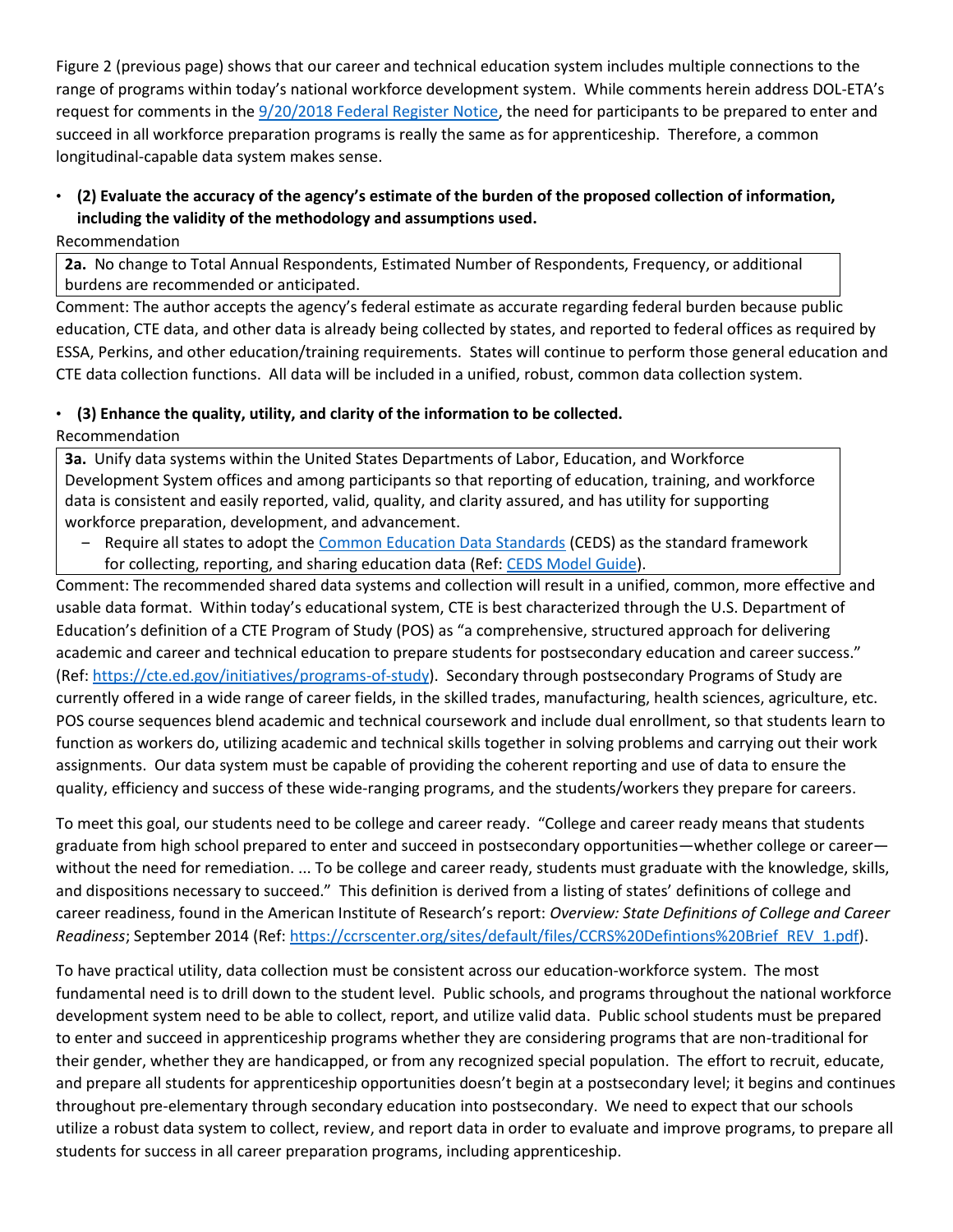The responsibility for data related to education and training efforts at the national level resides with the National Center for Education Statistics (NCES). NCES is the primary federal entity for collecting and analyzing data related to education in the U.S. and other nations. NCES is located within the U.S. Department of Education and Institute of Education Sciences. NCES fulfills a Congressional mandate to collect, collate, analyze, and report complete statistics on the condition of American education; conduct and publish reports; and review and report on education activities internationally (Ref[: https://nces.ed.gov/about/\)](https://nces.ed.gov/about/). NCES manages the Statewide Longitudinal Data Systems (SLDS) Grant Program, that enables States to draw knowledge from data. In conjunction with SLDS, NCES assists state and local education agencies in improving and using their data systems, and facilitates the exchange of ideas among states through sponsorship of the National Forum on Education Statistics (Ref:

[https://nces.ed.gov/Pressrelease/usefedstats.asp\)](https://nces.ed.gov/Pressrelease/usefedstats.asp). NCES worked to develop the Common Education Data Standards (CEDS), a common consistent set of national data standards. This author supports that efforts to prepare students with industry-wide certifications and portable credentials require a consistent longitudinal-capable national data system.

The Common Education Data Standards (CEDS) is a specified set of the most commonly used education data elements to support the effective exchange of data within and across states, as students transition between educational sectors and levels, and for federal reporting. This common vocabulary enables consistent and comparable data to be used throughout all education levels and sectors necessary to support improved student achievement and career preparation. The standards are developed by NCES with the assistance of a CEDS Stakeholder Group that includes representatives from states, districts, institutions of higher education, state higher education agencies, early childhood organizations, federal program offices, interoperability standards organizations, and key education associations and non-profit organizations. CEDS is a national system framework that increases data interoperability, portability, and comparability across states, districts, and higher education organizations. (Ref[: https://ceds.ed.gov/\)](https://ceds.ed.gov/).

The strength of the CEDS system framework is evident on their *Domain Entity Schema* webpage (Ref: [https://ceds.ed.gov/domainEntitySchema.aspx\)](https://ceds.ed.gov/domainEntitySchema.aspx). The hierarchy of domains, entities, categories, and elements cover:

| Thups.//ceus.eu.gov/ubinamentity3chema.aspx). The merarchy or ubinams, entities, categories, and elements cover |                           |                                  |
|-----------------------------------------------------------------------------------------------------------------|---------------------------|----------------------------------|
| Early Learning                                                                                                  | Workforce                 | <b>Facilities</b>                |
| K12                                                                                                             | Assessments               | <b>Implementation Variables</b>  |
| Postsecondary                                                                                                   | Credential                | Authentication and Authorization |
| Career and Technical                                                                                            | Competencies              |                                  |
| <b>Adult Education</b>                                                                                          | <b>Learning Resources</b> |                                  |

The CEDS framework covers P-20, including CTE, Adult Education, and Workforce Programs. Click and drill down on the links in the table below to see that apprenticeship is already within the framework, within the following areas:

| K12 -> K12 Student -> Program                                | <b>Work-based Learning Opportunity Type</b> |
|--------------------------------------------------------------|---------------------------------------------|
| $K12 - K12$ Course                                           | <b>Work-based Learning Opportunity Type</b> |
| Postsecondary -> PS Student -> Program Participation         | <b>Work-based Learning Opportunity Type</b> |
| Postsecondary -> Course Section                              | <b>Work-based Learning Opportunity Type</b> |
| Career and Technical -> CTE Student -> Program Participation | <b>Work-based Learning Opportunity Type</b> |
| Career and Technical -> Course Section                       | <b>Work-based Learning Opportunity Type</b> |
| Adult Education -> Course Section                            | <b>Work-based Learning Opportunity Type</b> |

*[Integrating Adult Education CTE and Workforce Data into CEDS](https://ceds.ed.gov/PDFViewer.aspx?pdfFile=pdf/ceds-integrating-adult-education.pdf&category=%22Integrating%20Adult%20Education,%20Career%20Technical%20Education,%20and%20Workforce%20Data%20into%20CEDS%22)* provides an example of how Adult Education, CTE, and Workforce Data is an effective component within three states' SLDSs. Utilizing the CEDS framework will enable consistent and robust education-workforce data connections at the local, regional, state, multi-state, and national levels that is valid and consistent. CEDS can also provide coherent data reports on individually controlled student-worker education, training, and credentials which could play a key role in the portability requirements that both workers and industry must rely on now and in the future. CEDS should be adopted as the framework for reporting and utilizing apprenticeship data, and the Departments of Labor and Education should work together on the implementation of CEDS into all Workforce and Education programs. This effort in IRAP data reporting should be the beginning of adopting a longitudinally-capable data system.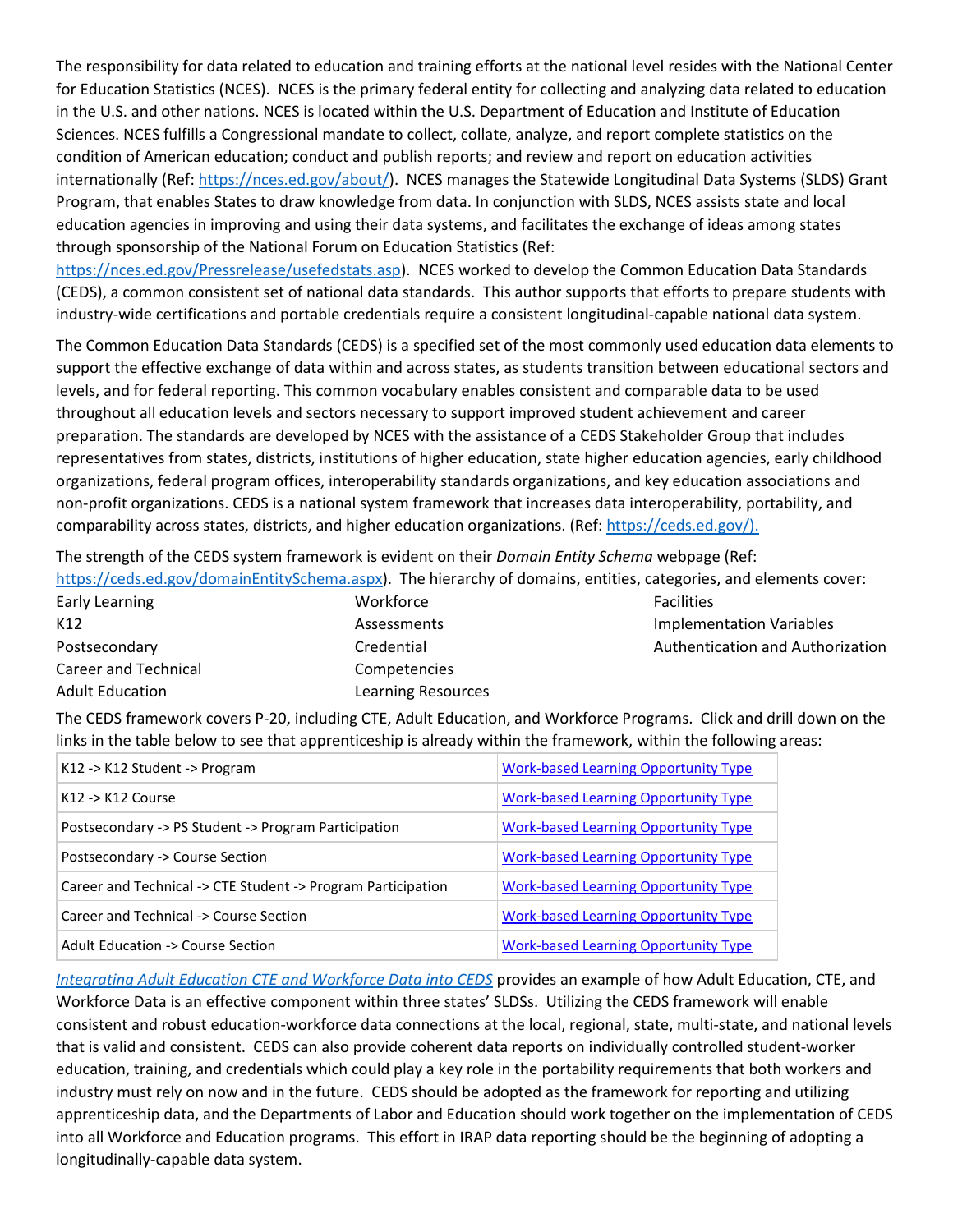• **(4) Minimize the burden of the collection of information on those who are to respond, including through the use of appropriate automated, electronic, mechanical, or other technological collection techniques or other forms of information technology, e.g., permitting electronic submission of responses.**

## Recommendation

**4a**. No change to Total Annual Respondents, Estimated Number of Respondents, Frequency, or additional federal burdens recommended or anticipated. CTE data is already being collected by states, and reported to federal offices under ESSA, Perkins, etc. requirements. States will continue to perform general education and CTE data collection. Comment: Common, shared data collection through CEDS will result in robust, unified education-workforce data connections at the local, regional, state, multi-state, and national levels that is valid and consistent.

## **SECTION II**

Discussion of the 11 apprenticeship program quality certification requirements within [TEN No. 3-18](https://wdr.doleta.gov/directives/corr_doc.cfm?docn=5367) that will enable ETA to collect essential data under TEN No. 3–18 concerning the operational characteristics of certain industry-recognized apprenticeship programs that are being established under the statutory authority of the Act (located at 29 U.S.C. 50). **1) Validity in Setting Sector Standards -** Specific data should be collected on the following:

**1a**. The validity of setting standards must be a hierarchical process.

**1a1.** If industry standards exist, then they must be adopted.

**1a2.** If industry standards do not exist, standards must be developed by qualified subject matter experts.

**1b.** Adopt process and personnel requirements for utilizing subject matter experts.

**1c.** Curriculum and training must be based on valid industry skill standards, while third-party assessments (including industry credentials) must authentically measure and acknowledge individual proficiency.

Comments – **1a.** Hierarchical process: The author agrees with the TEN 3-18 statement: "*the certifier must show that it is qualified to establish, through a consensus-based process involving industry experts, the classroom and workplace education requirements, structure, and curricula for an apprenticeship program in a given industrial sector*." [\(TEN 3-18](https://wdr.doleta.gov/directives/corr_doc.cfm?docn=5367) Pg. 4; ¶4). This must be based on valid industry standards. Adopting or setting apprenticeship program standards establishes the framework for the Skills, Knowledge, and Abilities (SKAs) that apprentices will learn, and the credentials and certifications that they will achieve to validate their SKAs. Setting broad-based standards that result in industry-recognized certification(s) and a portable credential is foundational to apprenticeship, and must be required. Processes exist for adopting/establishing valid industry standards for apprenticeship programs.

**1a1.** If industry standards exist: If apprenticeship programs are established in occupations identified within the Registered Apprenticeship Partners Information Data System (RAPIDS), then industry-recognized apprenticeship standards have previously been approved by the USDOL; ETA; Office of Apprenticeship (OA). (Ref:

[https://www.doleta.gov/OA/bul16/Bulletin\\_2016-28\\_Attachment1.pdf\)](https://www.doleta.gov/OA/bul16/Bulletin_2016-28_Attachment1.pdf). Each approved apprenticeable occupation in the RAPIDS listing has a RAPIDS Code and an O\*NET-SOC Code. O\*NET maintains a *Crosswalk Search* where RAPIDS codes can be cross-walked to [Standard Occupational Classification \(SOC\) Codes,](https://www.bls.gov/soc/2018/soc_2018_manual.pdf) and also the US Department of Education's [Classification of Instructional Programs](https://nces.ed.gov/ipeds/cipcode/files/introduction_cip2010.pdf) (CIP) codes (Ref:

[https://www.onetonline.org/crosswalk/\)](https://www.onetonline.org/crosswalk/). These resources are important because apprenticeship programs that are registered under an existing approved RAPIDS code are broad industry-wide programs and also have crosswalked SOC codes and CIP codes. The crosswalks link apprenticeship programs/standards, industry occupational titles/descriptions, and education program titles/descriptions.

The Occupational Information Network (O\*NET) is a Standard Occupational Classification (SOC) based system. Businesses, training and educational institutions, labor and occupational organizations, and professional associations can use the OCA process to determine if a job title or occupational specialty is recognized within the O\*NET-SOC system and the U.S. labor market. O\*NET Code Connector's Coding Assistance is formatted into a three-step process:

- ‒ Step 1: Understanding the Occupational Code Assignment (OCA) Process (Ref[: https://www.onetcodeconnector.org/oca/step1\)](https://www.onetcodeconnector.org/oca/step1);
- Step 2: Understanding the Standard Occupational Classification (SOC) Guidelines Ref: [https://www.onetcodeconnector.org/oca/step2\)](https://www.onetcodeconnector.org/oca/step2); and
- Step 3: Submit OCA Form Part A (Ref: [https://www.onetcodeconnector.org/oca/form\)](https://www.onetcodeconnector.org/oca/form).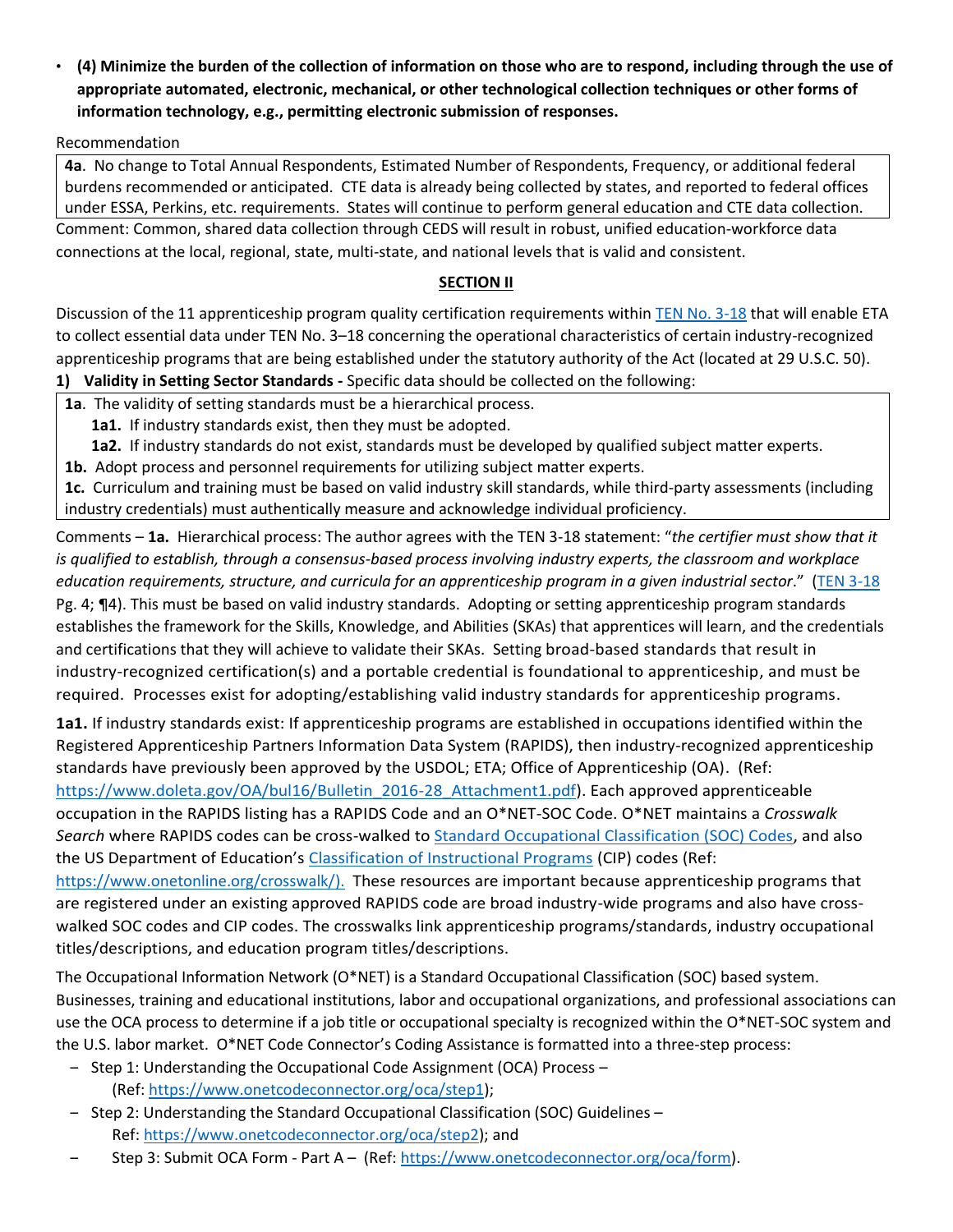The key to portability of industry credentials and certifications is utilizing broad, sector-wide, industryrecognized standards – as opposed to establishing standards that are specific to a specialty part of a sector or industry. If an employer wishes to become involved in apprenticeship, but cannot provide broad-based education and training, it may take more than one employer to offer apprentices the broad-based education and training that will result in a portable credential and certification(s). Multi-employer programs must be required where a single employer cannot provide the broad-based on-the-job (OJT) essential for apprentices to learn, practice, and attain all competencies. Credentials associated with progression through an apprenticeship program for an apprenticeable occupation must be portable and have meaning to employers nationwide.

**1a2.** Industry standards do not currently exist. In occupations where industry standards do not currently exist, an industry-recognized sponsor, industry association, national labor organization, federal agency or private agency recognized by the federal/state agency, etc. must be required to bring together a nationally recognized group of industry experts to develop apprenticeship standards. Current lack of requirements for establishing IRAP apprenticeship standards could result in an employer and/or provider of RTI (usually a community college) deciding what standards, curriculum, credential(s), certification(s) they choose to offer. That could result in confounding issues. A few examples:

- ‒ Employers' input on program standards could tend to be limited in scope to their individual company operations,
- ‒ One or a few employers could focus on the skillset that's specific to what they need their workers to know and do.
- ‒ Community colleges may provide training courses and/or modules from programs that are already in place, where possible. However, most community college programs are not currently structured to allow apprentices (current students) to advance through coursework at different paces, or through different order.
- ‒ Instructor qualifications may not align with the industry standards for the program being offered.

The key to ensuring that the standards are on target is to establish a process and personnel requirements for utilizing industry experts. This author believes that it's imperative to define what an industry expert is in terms of establishing: *"the classroom and workplace education requirements, structure, and curricula for an apprenticeship program in a given industrial sector"* [\(TEN No. 3-18;](https://wdr.doleta.gov/directives/corr_doc.cfm?docn=5367) Pg. 4; ¶4). An industry expert must meet established qualifications to be a Subject Matter Expert (SME). An SME is an individual who has the academic and technical knowledge, and job-specific skills grounded in industry-recognized occupational experience that qualifies an individual at a high level of expertise and excellence in performing work in an occupation, specialized job, task, or skill. The following graphic illustrates the SME connection to program alignment with industry standards and assessments.

# **Program Alignment – Industry Standards & Assessments** Training apprentices to industry standards assures that their skills will be on target with what industry requires for workers to be successful.

Subject Matter Experts (SME) are the key to adopting/developing/approving industry skill standards and assessments. An SME is an individual who has the academic and technical knowledge, and job-specific skills grounded in industry-recognized occupational experience that qualifies an individual at a high level of expertise and excellence for performing work in an occupation, specialized job, task, or skill. The SME is the direct connection between identifying the skillset that workers need in order to work safely and productively in a job/occupation in industry, and the curriculum that is developed to train individuals for that occupation/job.



Figure 3 - SME Connection to Program Alignment with Industry Standards & Assessments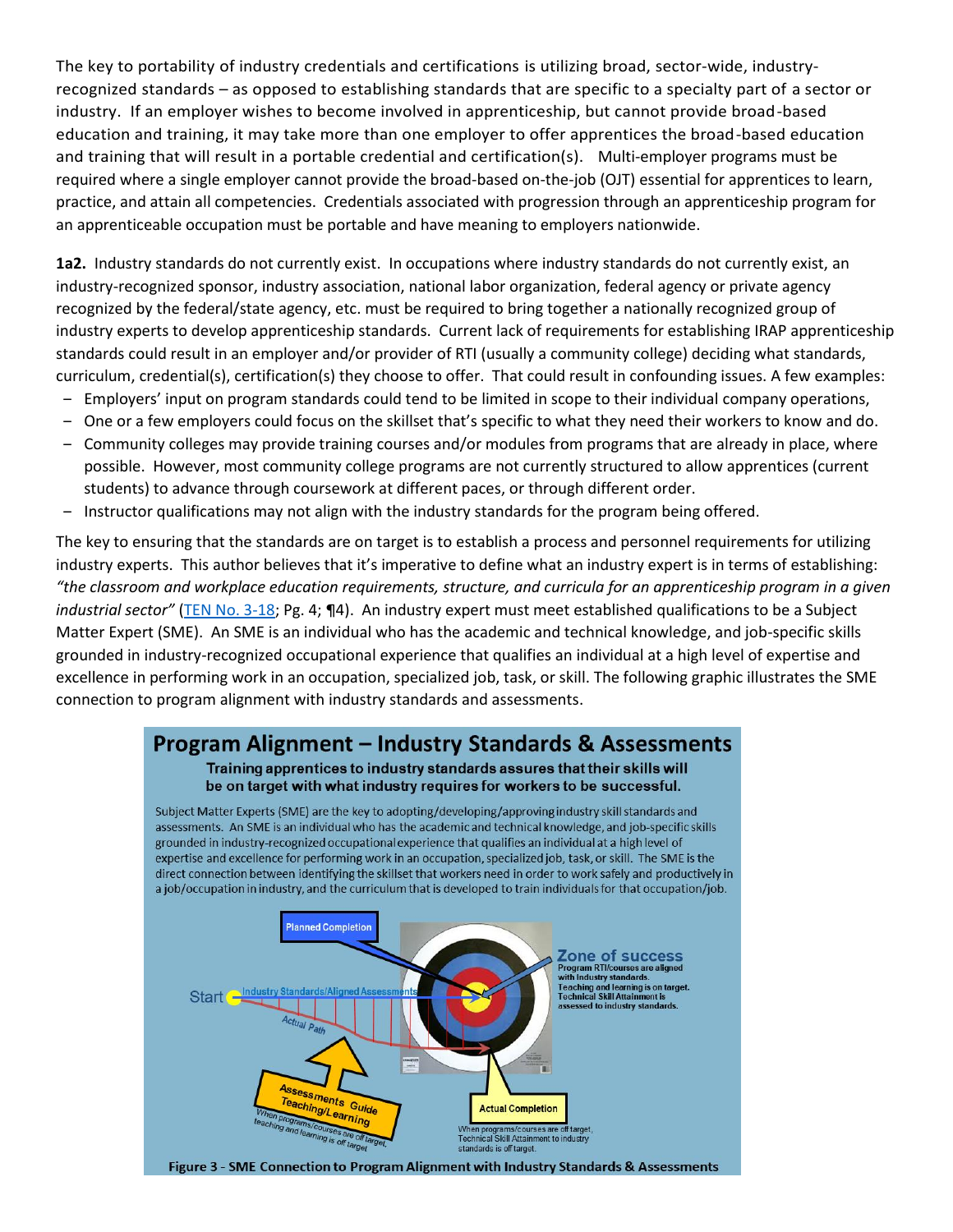The SME is the direct connection between identifying the skillset that workers need in order to work safely and productively in a job/occupation in industry, and the curriculum that is developed to train individuals for that job/occupation. Whether developed by a technical publishing company, industry association, research organization, community college or other educational entity, technical school, or apprenticeship program, the validity and authenticity of resulting curriculum will not be adequate if not developed through the use of competent, qualified subject matter experts. SMEs provide the relevant, accurate, and up-to-date information that matches education, training, and workforce needs with industry standards and requirements, and what workers should be able to know and do. Established and accepted instructional design processes (examples include: Job Task Analysis or Task Analysis, and the Developing A CUrriculuM process - DACUM) are dependent upon identifying and employing qualified SMEs.

It's also important to define how SME's should be recruited, and their skillset matched to the project. The industryrecognized sponsor, industry association, national labor organization, federal agency or private agency recognized by the federal agency, etc. should be required to draft a general project description that would explain the initiative and context, goals and objectives, and people and organizations involved, and the overall outcomes of the project. A SME statement of work should describe SME duties and responsibilities, explain specific work an SME must be qualified to perform, describe the outcomes that SME's will produce, and estimate the time involved. Given the specialization that is inherent in today's industries, it's sometimes a challenge to identify and recruit qualified SMEs. So, developing a general project description identifying the project specific SME qualifications must be a required first step.

Recruiting an SME requires utilizing sound methodology to identify the occupational focus. Several linked federal systems within the U.S. Departments of Labor (USDOL) and Education (USDOE) can be used to identify the occupational focus for the project. The USDOL Bureau of Labor Statistics (BLS) maintains the Standard Occupational Classification System (SOC). BLS states: "The 2018 Standard Occupational Classification (SOC) system is a federal statistical standard used by federal agencies to classify workers into occupational categories for the purpose of collecting, calculating, or disseminating data. All workers are classified into one of 867 detailed occupations according to their occupational definition. To facilitate classification, detailed occupations are combined to form 459 broad occupations, 98 minor groups, and 23 major groups." (Ref: [https://www.bls.gov/soc/\)](https://www.bls.gov/soc/). The 23 major occupational groups contain a listing of all occupations within each of the major groups. (Ref: [https://www.bls.gov/soc/2018/major\\_groups.htm\)](https://www.bls.gov/soc/2018/major_groups.htm). SOC numbers can be used to locate specific occupational information through the USDOL Employment and Training Administration (ETA) Occupational Information Network (O\*Net). Using a selected SOC, O\*Net's occupational search engine leads to an information structure that defines the key features of the selected occupation through a standardized, measurable set of variables, called "descriptors." (Ref: [https://www.onetonline.org/find/\)](https://www.onetonline.org/find/). O\*Net also maintains crosswalks that can be used to locate Classifications of Instructional Programs (USDOE), RAPIDS codes - Registered Apprenticeship Partners Information Data System (USDOL; ETA; Office of Apprenticeship), (Ref: [https://www.onetonline.org/crosswalk/\)](https://www.onetonline.org/crosswalk/). IRAP applicants should report data related to occupational focus within this existing national SOC system structure.

**1b.** Adopt process and personnel requirements for utilizing subject matter experts: With a general description explaining the initiative and context, goals and objectives, and people and organizations involved in the project, an SME applicant must agree to perform according to the statement of work describing SME duties and responsibilities, work that the SME must be qualified to perform, outcomes that the SME will produce, and commit to the estimated time involved. Given the specialization that is inherent in today's industries, it's sometimes a challenge to identify and recruit qualified SMEs, but this must be required to be done according to a formal process. Recruiting and vetting qualified subject matter experts is key to the integrity of the resulting standards, assessments and resulting curriculum, so reporting valid data on this important quality component must be required.

A project description similar to the following should be required. This author supports the following application process, or equal, for recruiting and vetting SMEs: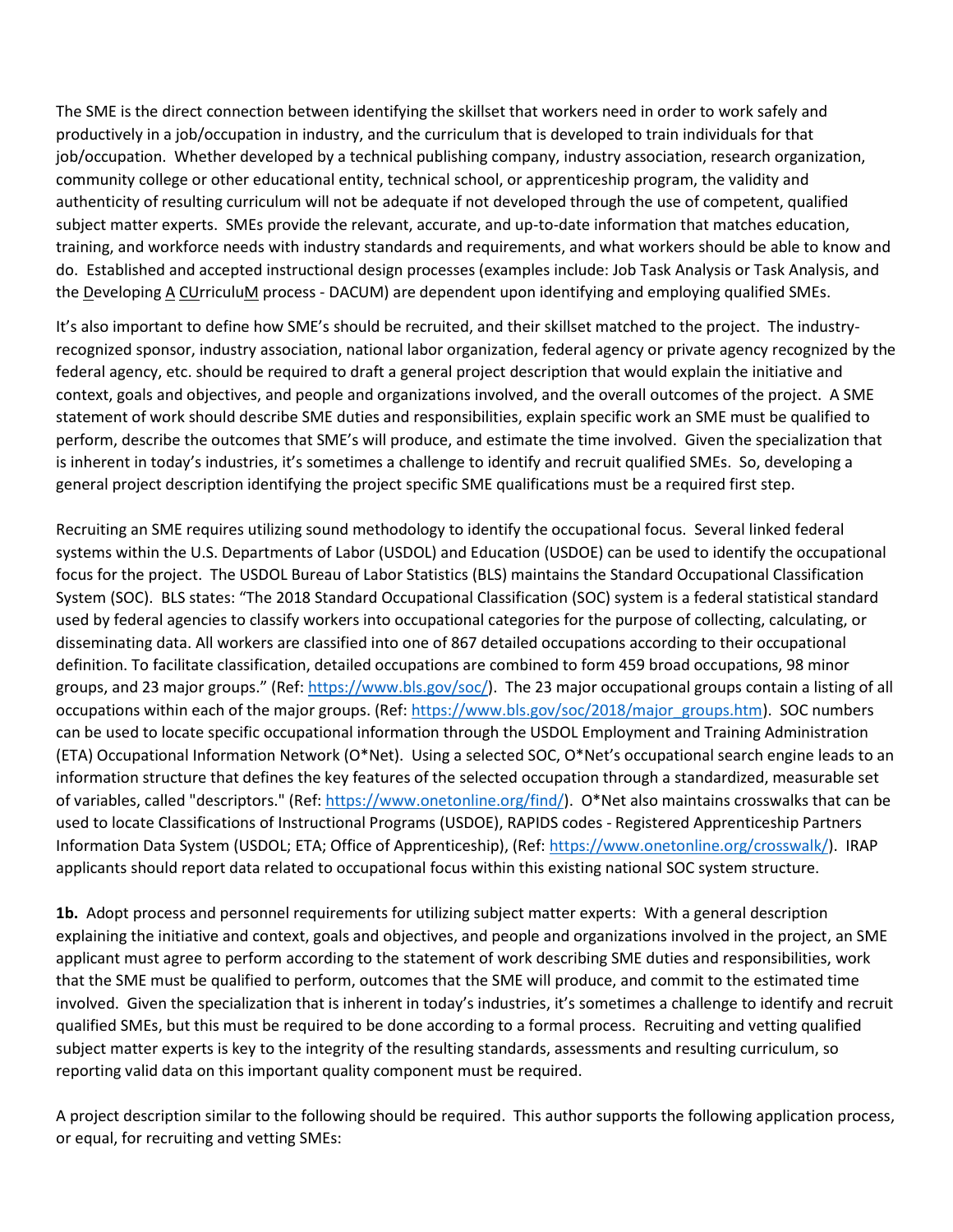#### **Project**

# **General Information Project Name Entity in Charge Entity in Charge Entity in Charge Entity in Charge Contact Person Author Date Organization Name Phone Number E-Mail General Project Description Occupational Classification System(s) numbers: SOC; RAIPS; CIP. SME Statement of Work -** duties and responsibilities, specific work, deliverables, and estimate of time involved. *Products-Deliverables (To be listed and numbered as project framework requires) Work Breakdown Structure (WBS) (Activities, Task, or Sub-Task) Start Date End Date* **1.1** 1.1.1.1 1.1.2 1.1.3 **1.2** 1.2.1 1.2.2 2.1  $2.1.1$ 2.1.2

**Business Terms / Conditions**

This author maintains that DOL-ETA must adopt a required process for vetting SMEs, and supports that the following qualifications could be used to vet an SME:

- ‒ Education and training appropriate for SME to be considered at a high level of expertise for the job or task.
- Possess competent interpersonal skills, and be a capable team member.
- ‒ Hold industry-recognized degrees, credentials, and certification(s) in the area of expertise.
- Have a minimum 8 years industry experience at a journeyworker level.
- ‒ Have a minimum 5 years industry experience at a journeyworker level, directly related to the subject-matter being developed.
- Have a minimum 5 years recency of experience directly related to the subject-matter being developed.
- ‒ Be capable of contributing core content and material for item writing.
- Be able to review and utilize source materials, standards, reference items, and supplemental resources.
- Be capable of contributing core content, material, and/or assessments for industry standards.
- ‒ Be capable of effectively communicating and helping organize academic and technical knowledge in a format that is conducive to curriculum production and training.
- ‒ Have the time necessary to meet the commitment required. Meet all agreed-upon turnaround times for deliverables and deliverable reviews.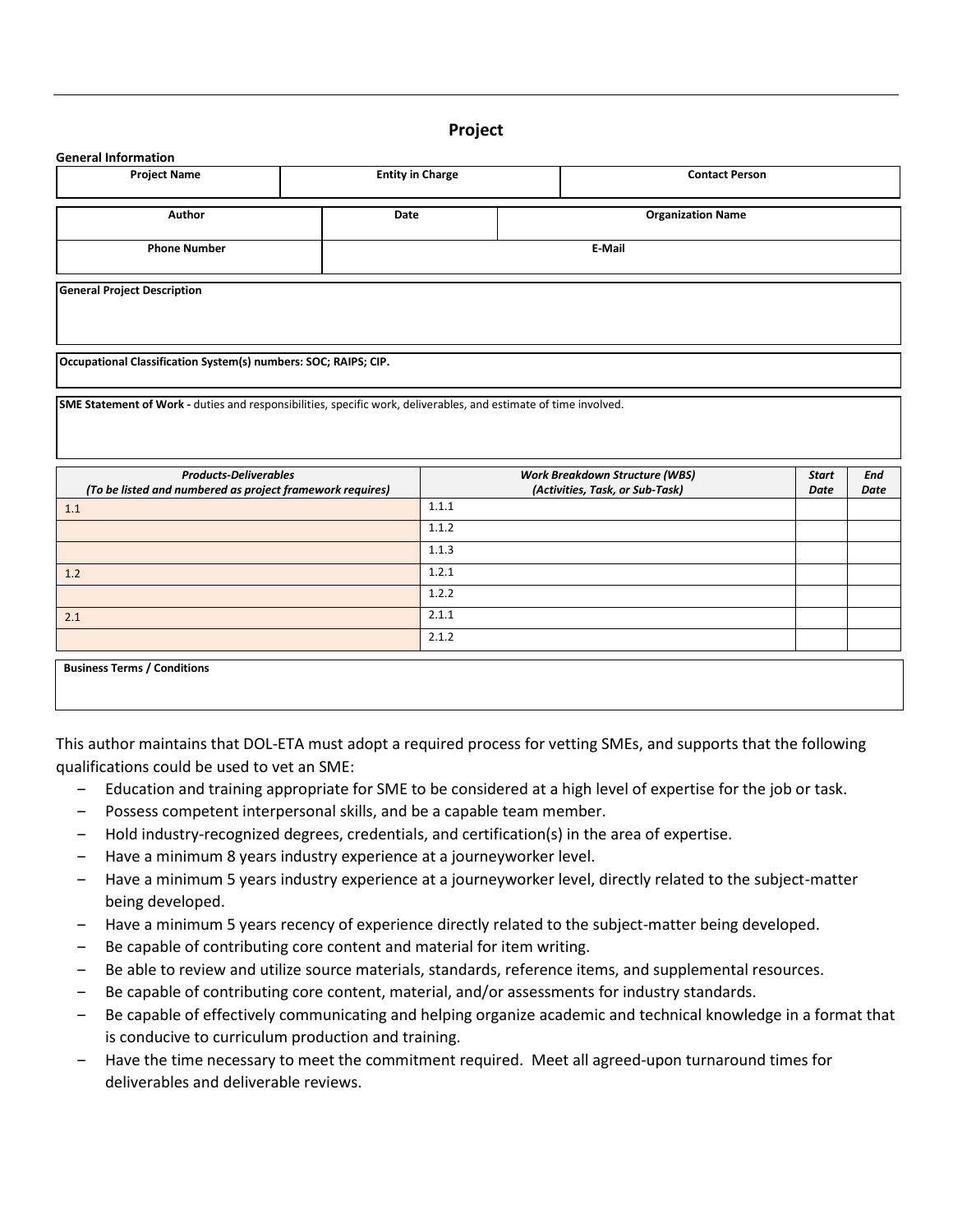SMEs should complete an approved application that should be part of the data system. Following is an example:

| Work #:<br>Subject(s) of Interest:<br><b>Classification:</b><br>Please identify the entity:                                                                                                               |  |  |
|-----------------------------------------------------------------------------------------------------------------------------------------------------------------------------------------------------------|--|--|
|                                                                                                                                                                                                           |  |  |
|                                                                                                                                                                                                           |  |  |
|                                                                                                                                                                                                           |  |  |
|                                                                                                                                                                                                           |  |  |
| <b>INDUSTRY EXPERIENCE</b>                                                                                                                                                                                |  |  |
| Please explain how you have used your education, training, knowledge, skills, abilities in applications similar to what is of an SME in this<br>project.                                                  |  |  |
|                                                                                                                                                                                                           |  |  |
| Please provide detailed information concerning your experience, which directly relates to the subject matter of the course being<br>developed or modified. Please attach additional sheets, if necessary. |  |  |
|                                                                                                                                                                                                           |  |  |
| <b>EDUCATION/TRAINING EXPERIENCE</b>                                                                                                                                                                      |  |  |
| Please explain how you have used your education, training, knowledge, skills, abilities in any education and training applications similar                                                                |  |  |
| Please list industry-recognized degrees, credentials, and certification(s) in the area of expertise:                                                                                                      |  |  |
|                                                                                                                                                                                                           |  |  |
| <b>ADDITIONAL QUALIFYING EXPERIENCE</b>                                                                                                                                                                   |  |  |
|                                                                                                                                                                                                           |  |  |
|                                                                                                                                                                                                           |  |  |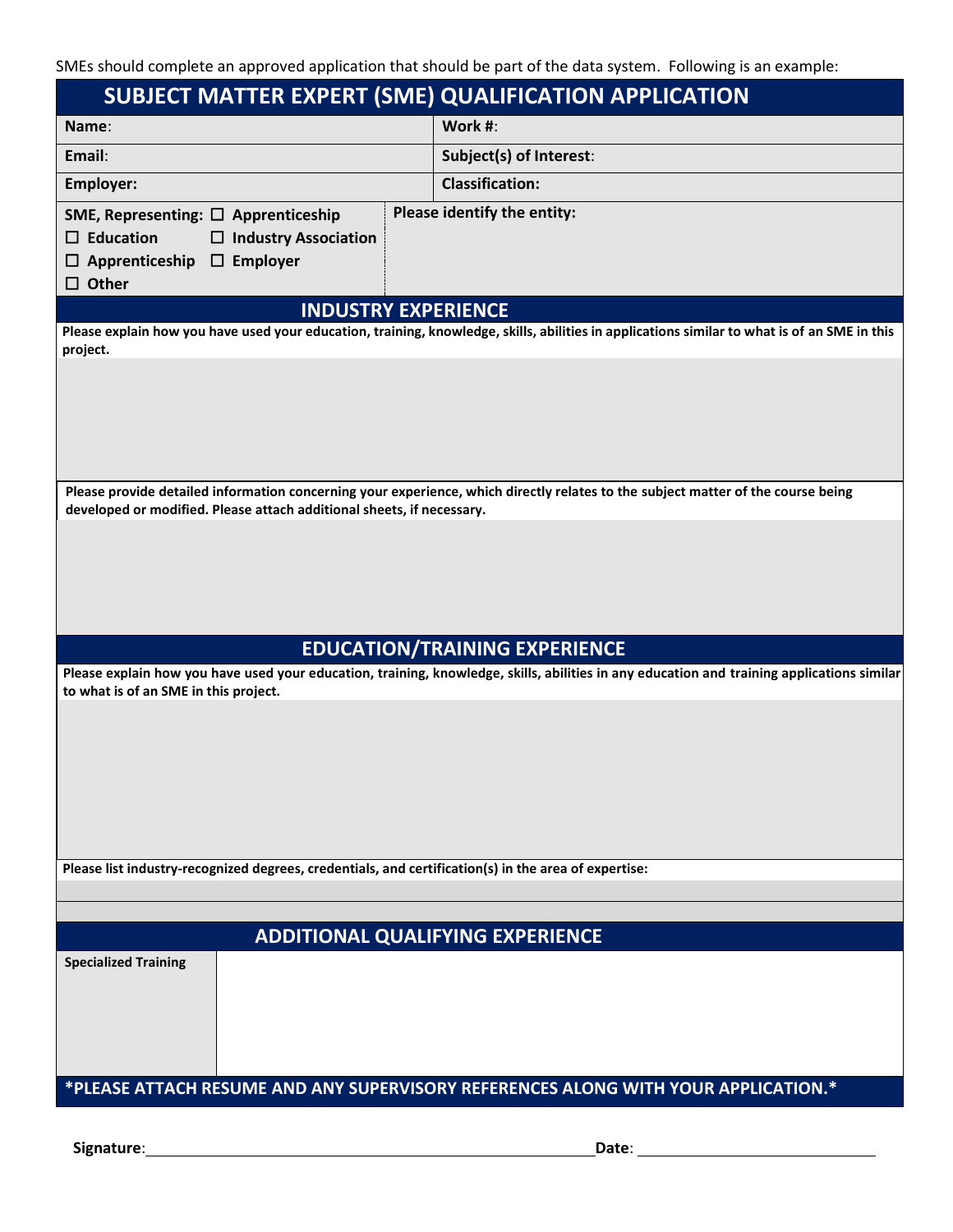**1c.** Curriculum and training must be based on valid industry standards, while third-party assessments (including industry credentials) must authentically measure and acknowledge individual proficiency. Once valid industry standards have been adopted/developed, competency-based training requires that proof of competence be gathered through multiple assessments that challenge learners to perform authentic tasks under various industry-authentic conditions at regular intervals. SMEs must play a key role in identifying/developing/approving assessments that align to industry standards.

# **2) Clear Policies and Procedures for Certifying IRAPs,**

# Recommendation

**2a.** Use the author's comments herein to add or change language within ETA's *Accrediting Entity Information Form*; ETA-2018-0001-0003 (Ref: [https://www.regulations.gov/document?D=ETA-2018-0001-0003\)](https://www.regulations.gov/document?D=ETA-2018-0001-0003).

**2b.** Construct a data reporting framework that includes the quality and accountability components withi[n TEN N0. 3-](https://wdr.doleta.gov/directives/corr_doc.cfm?docn=5367) [18](https://wdr.doleta.gov/directives/corr_doc.cfm?docn=5367) and ETA's *[Accrediting Entity Information Form](https://www.regulations.gov/document?D=ETA-2018-0001-0003)*.

Comments: **2a.** Comments within Sections I and II of this document should be utilized to add or delete language from ETA's *[Accrediting Entity Information Form](https://www.regulations.gov/document?D=ETA-2018-0001-0003)*, so that certifier's policy and procedures for certifying high-quality apprenticeship programs will include examination and verification of the data for quality and accountability components withi[n TEN N0. 3-18](https://wdr.doleta.gov/directives/corr_doc.cfm?docn=5367) and ETA's *[Accrediting Entity Information Form](https://www.regulations.gov/document?D=ETA-2018-0001-0003)*.

**2b.** In order to approve and review IRAP applications and existing IRAP programs, a data framework must include the initial and annual reporting on the quality and accountability components noted in 2a, above.

# **3) Transparency and Accountability**

Recommendation

**3a.** None.

Comment: **3a.** The author agrees with this apprenticeship program quality certification requirement.

# **4) Impartiality, Confidentiality, Objectivity, and Independence**

### Recommendation

#### **4a.** None.

Comment: 4**a.** The author agrees with this apprenticeship program quality certification requirement.

# **High Quality**

# **5) Paid Work Component**

# Recommendation

**5a.** Require Industry-Recognized Apprenticeship Programs (IRAP) to include, as a component of their IRAP application, a written established wage progression that spells out the progressively increasing schedule of wages and any fringe benefits during their apprenticeship based on the acquisition of increased skill and competence on the job and in related instruction. Whenever the employer makes any changes to the written wage progression, the employer will file an addendum to the IRAP application with their IRAP certifier.

Comment: **5a.** The author believes that the second part of the statement in Task Force Recommendation 18 needs clarification: *"Industry-recognized apprenticeship programs are not required to follow specific wage progression rules but should make clear to apprentices what wages they will be paid and under what circumstances wages will increase."* [\(Task](https://www.dol.gov/apprenticeship/docs/task-force-apprenticeship-expansion-report.pdf)  Force [on Apprenticeship Expansion](https://www.dol.gov/apprenticeship/docs/task-force-apprenticeship-expansion-report.pdf) Pg. 35; ¶7). While this statement does not require the employer to follow specific wage progression rules, the employer should, in the interest of the welfare of the apprentice, provide a written established wage progression that spells out the progressively increasing schedule of wages and any fringe benefits during their apprenticeship based on the acquisition of increased skill and competence on the job and in related instruction. This *Paid Work Component* data is an important component of IRAP data reporting.

# **6) Work-Based Learning**

Recommendation

**6a.** Ensure that Work-based Learning participants have proper safety instruction prior to performing work. Comment: **6a.** See comments in apprenticeship program quality certification requirement #10, below.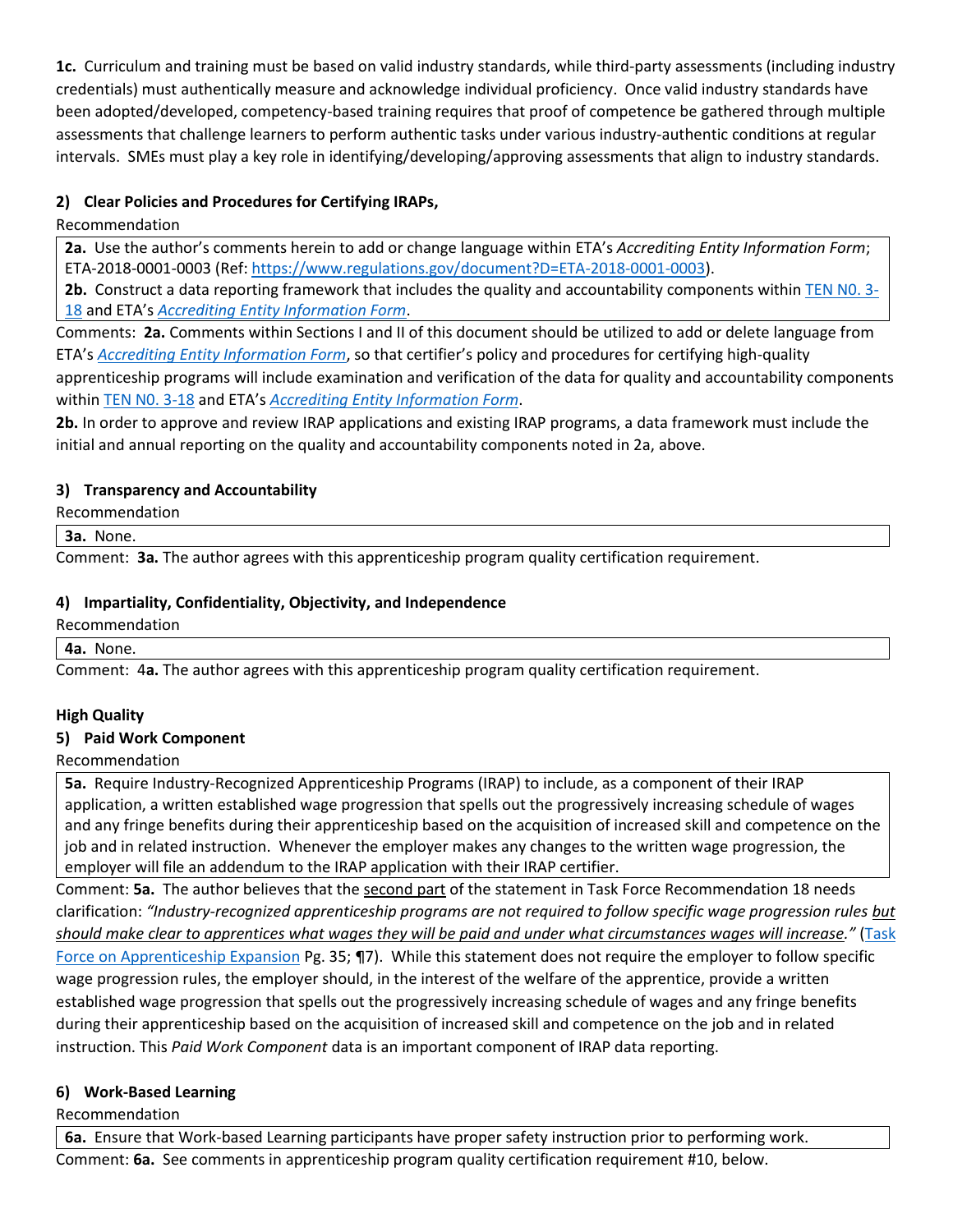## **7) Mentorship**

Recommendation

**7a.** Mentors must ensure that Work-based Learning participants have proper safety instruction prior to performing work.

Comment: **7a.** See comments in apprenticeship program quality certification requirement #10, below.

## **8) Educational and Instructional Component**

Recommendations

**8a.** Require that instructional design directly ties the competency-based apprenticeship curriculum to valid industry-recognized standards. Subject Matter Experts must approve the competency-based assessments and the cut score for apprentices to achieve technical skill attainment for each competency.

**8b.** Instructors must be qualified. Instructors must hold the credential(s) and certification(s) being taught and attained by apprentices, or a higher level directly related to that being taught to apprentices in the program.

Comments – Task Force Recommendation three states that ETA believes *"that the criteria set forth herein that require apprenticeship credentials to be industry-recognized, competency-based, and nationally portable sufficiently protect the quality of programs and do not unnecessarily restrict access to apprenticeship programs."*

**8a.** In order to achieve the attainment of competency-based apprenticeship credentials, there must be direct tie between the curriculum, valid industry standards, and the technical skill attainment assessments that will assure that apprentices have the SKAs required. 29 CFR §29.5(b)(2) states: "*A competency‐based approach, involving successful demonstration of acquired skills and knowledge by an apprentice, as verified by the program sponsor, with an on‐the‐job learning component and related technical instruction (RTI)."* Certifiers must require that IRAP applicants submit proof that verifies a competency-based framework is in place. IRAPs must provide proof that the crosswalk of competencies to industry-recognized standards and assessments have been reviewed and approved by SMEs. The Urban Institute has established a process for achieving this, through it[s National Occupational Frameworks](http://innovativeapprenticeship.org/wp-content/uploads/2017/02/NOF-tech-guide-with-appendices_revised.pdf) – A Technical Guide to Structure [and Content.](http://innovativeapprenticeship.org/wp-content/uploads/2017/02/NOF-tech-guide-with-appendices_revised.pdf) IRAP applicants can choose to complete the processes within Urban Institute's technical guide, or utilize a process that the certifier approves as also satisfying this requirement. The author supports that data on these important competency-based components must be submitted by IRAP applicants, verified, and reported annually thereafter.

**8b:** Instructor qualification is key to preparing apprentices to be competent and to attain the credentials and industry certification(s) required in the apprenticeship program. A teacher must have the requisite education, training and experience, and must possess the credential(s) and certification(s) being taught and attained by apprentices, or a higher level directly related to that being taught to apprentices in the program. Building a quality program requires competent instructors. Teachers must be qualified to facilitate the teaching and learning that apprentices need in order to develop the skills, knowledge and abilities to attain the industry-recognized competencies and certifications. Data on instructor qualification must be submitted by IRAP applicants, verified, and reported annually thereafter.

# **9) Industry Credentials Earned**

Recommendation

**9a.** None.

Comments – **9a:** The author agrees with Task Force Recommendation 2, requiring that *core elements of work-based learning and performance assessments assure practice and attainment of education credentials, and assurance of Skills, Knowledge, and Abilities (SKAs);* and Task Force Recommendation 3, that "*Where there are standards-based, nationally portable, industry-recognized credentials in the field of new Industry-Recognized Apprenticeships, the Industry-Recognized Apprenticeship program should ensure integration of the opportunity to earn the credential[s] and evidence that related technical instruction is aligned to both the theory and performance-based learning outcomes required for the credentials."* IRAP data reporting must identify Industry Credentials required and include apprentice performance on credentials attained. Further discussion on competency-based requirements and industry credentials is covered within apprenticeship program quality certification requirement #8, above.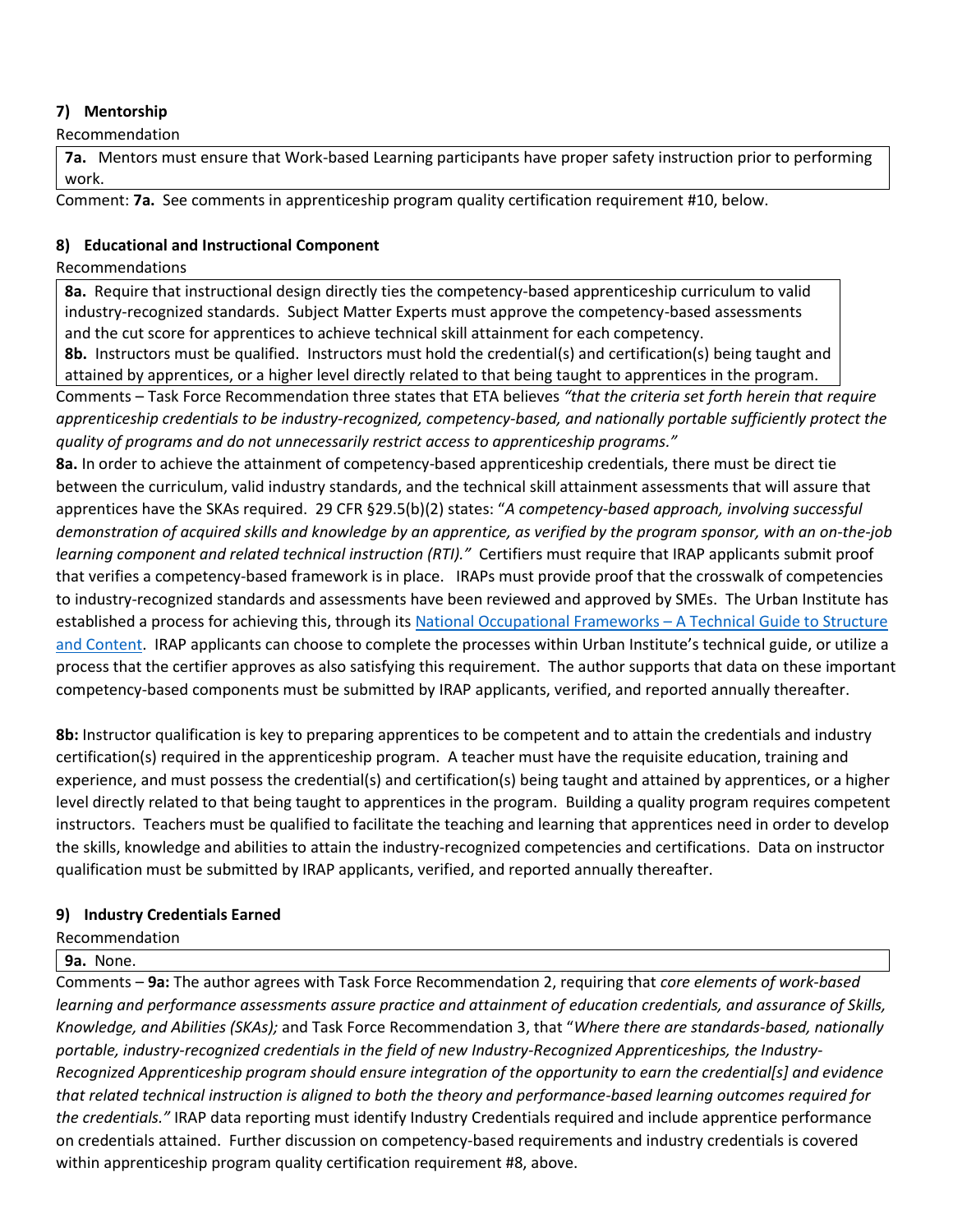#### **10) Safety and Supervision**

Recommendation

**10a**. Apprentices involved in work-based learning must receive relevant foundational safety instruction before serving a work-based learning experience.

**10b**. Providers of Related Technical Instruction must have a Safety and Health Management System (SHMS) in place. Comments – This apprenticeship program quality certification requirement states that certifiers must describe the policies and procedures in place to ensure that "*sponsors provide a safe working environment that adheres to all applicable Federal, state and local safety laws and regulations… including those outside the traditional trades, should be prepared to address the unique safety issues that arise in their industry."*

**10a**: While this Safety and Supervision apprenticeship program quality certification requirement directs certifiers to describe the policies and procedures in place to ensure that sponsors provide a safe working environment that adheres to all applicable Federal, state and local safety laws and regulations, it falls short by not including specifics that would provide both a safe learning and working environment for apprentices, and the data reporting that would establish initial and annual review of required safety training components.

The National Institute of Occupational Safety and Health (NIOSH) states in its report presenting statistics for young workers (those under the age of 24): *"In 2014, the rate of work-related injuries treated in emergency departments for workers, ages 15–19, was 2.18 times greater than the rate for workers 25 years of age and older. In the same year, the rate of work-related injuries treated in emergency departments for workers, ages 20–24, was 1.76 times greater than the rate for workers 25 years of age and older."* (Ref[: https://www.cdc.gov/niosh/topics/youth/default.html\)](https://www.cdc.gov/niosh/topics/youth/default.html). This is particularly relevant because this age span is the main focus of apprenticeship expansions efforts.

The Occupational Safety and Health Administration (OSHA) maintains a *Safe Work for Young Workers* webpage, with much information and many resources (Ref: [https://www.osha.gov/youngworkers/workers.html\)](https://www.osha.gov/youngworkers/workers.html). At a minimum, DOL-ETA should require that apprentices must have the appropriate OSHA 10-hour Outreach Training Program before serving any work-based learning experience. The OSHA 10-hour Outreach Training was developed for entry-level workers, to provide foundational training in recognition, avoidance, abatement, and prevention of workplace hazards. OSHA 10 hour Outreach classes also provide overview information regarding OSHA, including workers' rights, employer responsibilities, and how to file a complaint (Ref[: https://www.osha.gov/dte/outreach/programoverview.html\)](https://www.osha.gov/dte/outreach/programoverview.html). Data collection on apprentice's completion of an OSHA 10-hour Outreach Training Program must be mandatory.

**10b:** OSHA states: *"While OSHA does not require employers to develop comprehensive safety and health programs, development and implementation of these programs is an effective way to comply with OSHA standards and prevent workplace injuries and illnesses."* [TEN No. 3-18](https://wdr.doleta.gov/directives/corr_doc.cfm?docn=5367) states that certifiers of IRAPs will be focusing on approving high-quality apprenticeship programs. Because IRAPs will be populated by apprentices in an age group that is experiencing a higher rate of work-related injuries, and based upon OSHA's recommendation that employer health and safety programs are effective in complying with OSHA standards and preventing workplace injuries and illnesses, this author believes that IRAPs must be required to educate and train apprentices to this recommended industry standard. It's essential that IRAPs play a leading role in such an important industry quality training initiative.

Safety plays an integral role throughout the RTI process because apprentices first learn foundational safety, apply appropriate safety within the work processes they're learning, and continue to add learning and practice of additional work-process specific safety throughout their training. It's mandatory that RTI take place in an industry-authentic environment, so apprentices learn, practice, and prove attainment of SKA competencies in industry-relevant conditions. The RTI provider must verify that all facilities and equipment provide a safe, authentic learning environment for apprentices, throughout the teaching and learning process that prepares them for their careers. Data verifying a SHMS in place must be submitted by IRAP applicants, verified, and reported annually thereafter.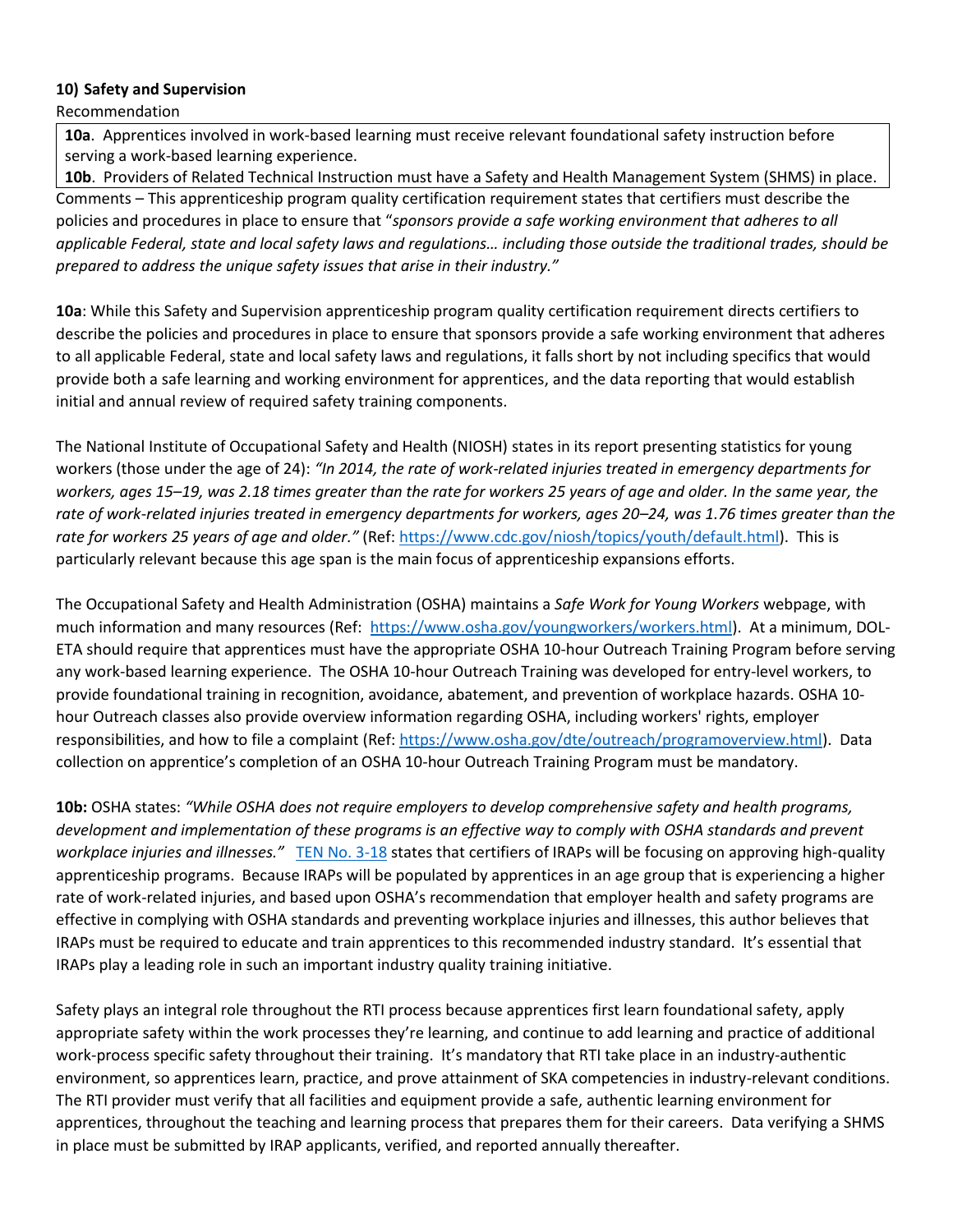Through its SHMS, every apprenticeship program must ensure facilities and equipment used in the program:

- 1. Reflects current workplace, industry and/or occupational practices and requirements;
- 2. Meets appropriate federal, state and local standards for occupational safety and health, as applied in the related industry;
- 3. Enables students to demonstrate safe and appropriate use and maintenance of facilities and equipment within the program;
- 4. Provides a safe environment for teaching and learning safety processes that are defined; and
- 5. Are regularly inspected and resourced with updates that include replacing facilities and equipment, as necessary.

This author supports a best practice that would require RTI providers to have a Safety and Health Management System in place – just as employers should. OSHA's [Recommended Practices for Safety and Health Programs,](file:///C:/Users/andre/Desktop/Comments/Recommended%20Practices%20for%20Safety%20and%20Health%20Programs%20in%20Construction) or an approved equal, should serve as guidelines for implementing a safety and health program built around the seven core elements of successful safety and health programs. This SHMS will work well as a framework when resourced with program components that apprenticeship programs could use in the teaching, learning, and operation of their programs. Programs could implement the SHMS within their program, and have an operationalized safety plan that apprentices would be using – with the same SHMS components that apprentices need to learn and be able to use in order to work safely in industry.

OSHA's [Recommended Practices for Safety and Health Programs](file:///C:/Users/Andrew%20N.%20Wermes/Desktop/Recommended%20Practices%20for%20Safety%20and%20Health%20Programs%20in%20Construction) provides the framework for developing a Safety and Health Management System (SHMS). This overall SHMS contains the following seven Core Elements:

- 1. Management Leadership
- 2. Worker Participation
- 3. Hazard Identification and Assessment
- 4. Hazard Prevention and Control
- 5. Education and Training
- 6. Program Evaluation and Improvement, and
- 7. Communication and Coordination for Employers on Multiemployer Worksites

Following describes the rationale and an application of OSHA's SHMS to CTE.

Teaching and learning Safety Knowledge Skills and Abilities (SKAs) requires that an apprenticeship program operationalize those processes within an industry-authentic, well-structured safety culture, and Safety & Health Management System. The document on the four following pages adapts the *[Recommended Practices for Safety and](file:///C:/Users/Andrew%20N.%20Wermes/Desktop/Recommended%20Practices%20for%20Safety%20and%20Health%20Programs%20in%20Construction)  [Health Programs](file:///C:/Users/Andrew%20N.%20Wermes/Desktop/Recommended%20Practices%20for%20Safety%20and%20Health%20Programs%20in%20Construction)* (the core elements OSHA's model SHMS) for use by Career and Technical Education (CTE) Programs. Reference: *Guidance on Safety and Health Management System (SHMS) - Best practices from OSHA's Recommended Practices for Safety and Health Programs Core Elements of the Safety and Health Program Recommended Practices; Pg. 7; Adapted for use by Career and Technical Education (CTE) Programs*.

As apprentices learn and practice applying these core elements during their RTI, they will become proficient in the SKAs they need to have in order to work safely, and mitigate potential safety hazards – for a safe training and worksite environment. The following two pages contain the guidance for OSHA's Recommended Practices for Safety and Health Programs, along with Recommendations for Operationalizing the OSHA 10-Hour Safety Outreach Training for the Construction and General Industries. This author supports the requirement that IRAPs implement the OSHA 10-hour outreach training, as well as a safety and health management system (SHMS), as presented here, or equal. IRAP applicants and IRAPs must be required to submit data to support implementation, and annual review and improvement of safety and health efforts.